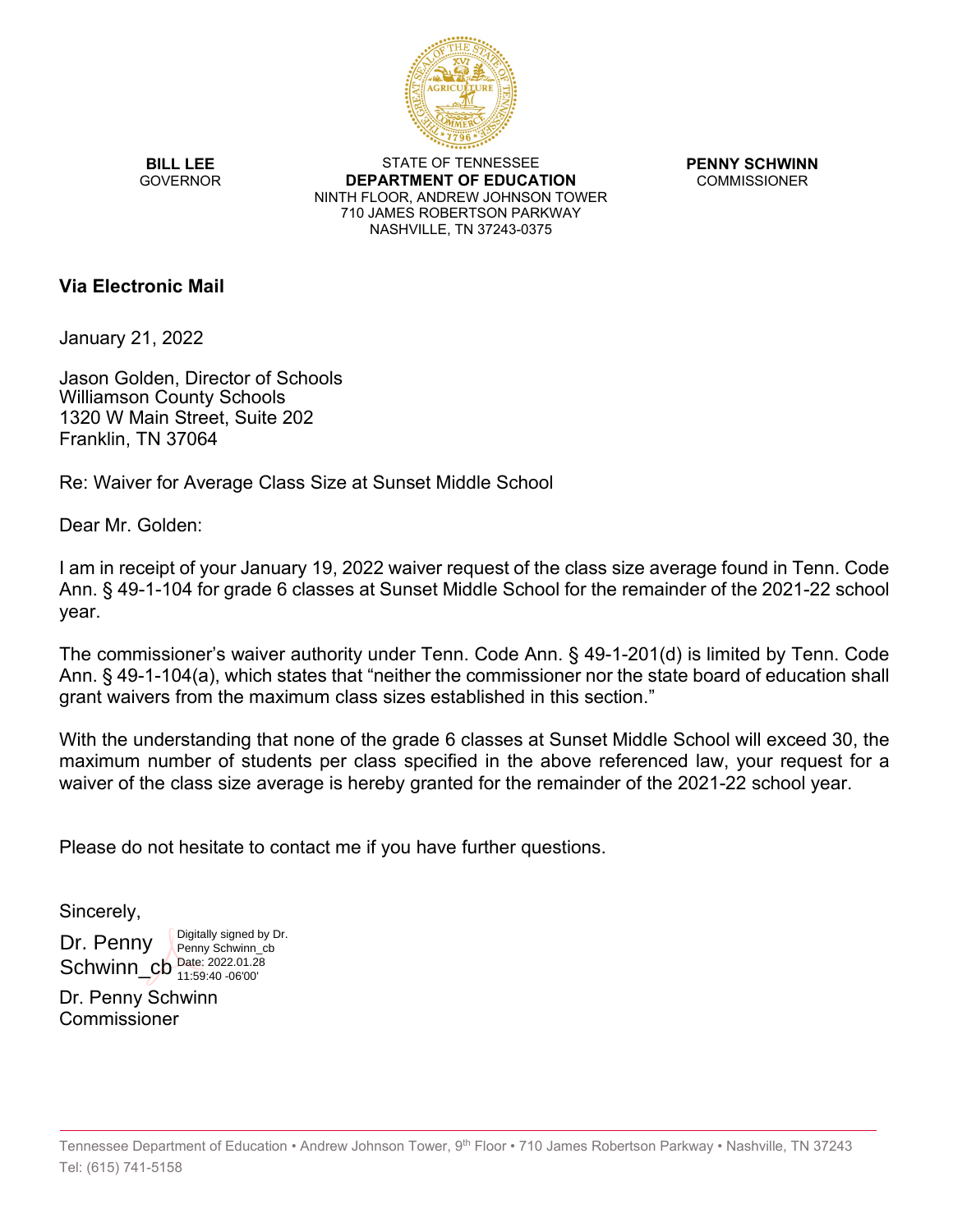# Tennessee Department of Education - Office of The Commissioner



710 James Robertson Parkway - Andrew Johnson Tower, 9<sup>th</sup> Floor - Nashville, TN 37243

# **Local Education Agency Waiver Request**

Pursuant to Tennessee Code Annotated § 49-1-201(d), upon application by the local education agency for one (1) or more of its schools, the commissioner of education may waive any state board rule or statute that inhibits or hinders the LEA's ability to meet its goals or comply with its mission. Please submit completed forms to Commissioner.Schwinn@tn.gov. Following review by the commissioner, the district will be notified in writing if the waiver request is approved or denied. Unless otherwise stated, all waivers granted by the commissioner shall be granted for one year terms.

Waivers may not be granted by the commissioner for regulatory or statutory requirements related to:

- (A) Federal and state civil rights;
- (B) Federal, state and local health and safety;
- (C) Federal and state public records;
- (D) Immunizations;
- (E) Possession of weapons on school grounds;
- (F) Background checks and fingerprinting of personnel;
- (G) Federal and state special education services;
- (H) Student due process;
- (I) Parental rights;
- (I) Federal and state student assessment and accountability;
- (K) Open meetings;
- (L) Educators' due process rights;
- (M) Reductions in teachers' salaries;
- (N) Employee rights, salaries and benefits; and
- (O) Licensure of employees.

#### **Local Education Agency:**

**Williamson County Schools** 

#### **School Information (if applicable):**

| <b>School Name:</b><br><b>Sunset Middle School</b> |                 |
|----------------------------------------------------|-----------------|
| Street:<br>200 Sunset Trail                        |                 |
| Brentwood<br>City:                                 | Zip Code: 37027 |